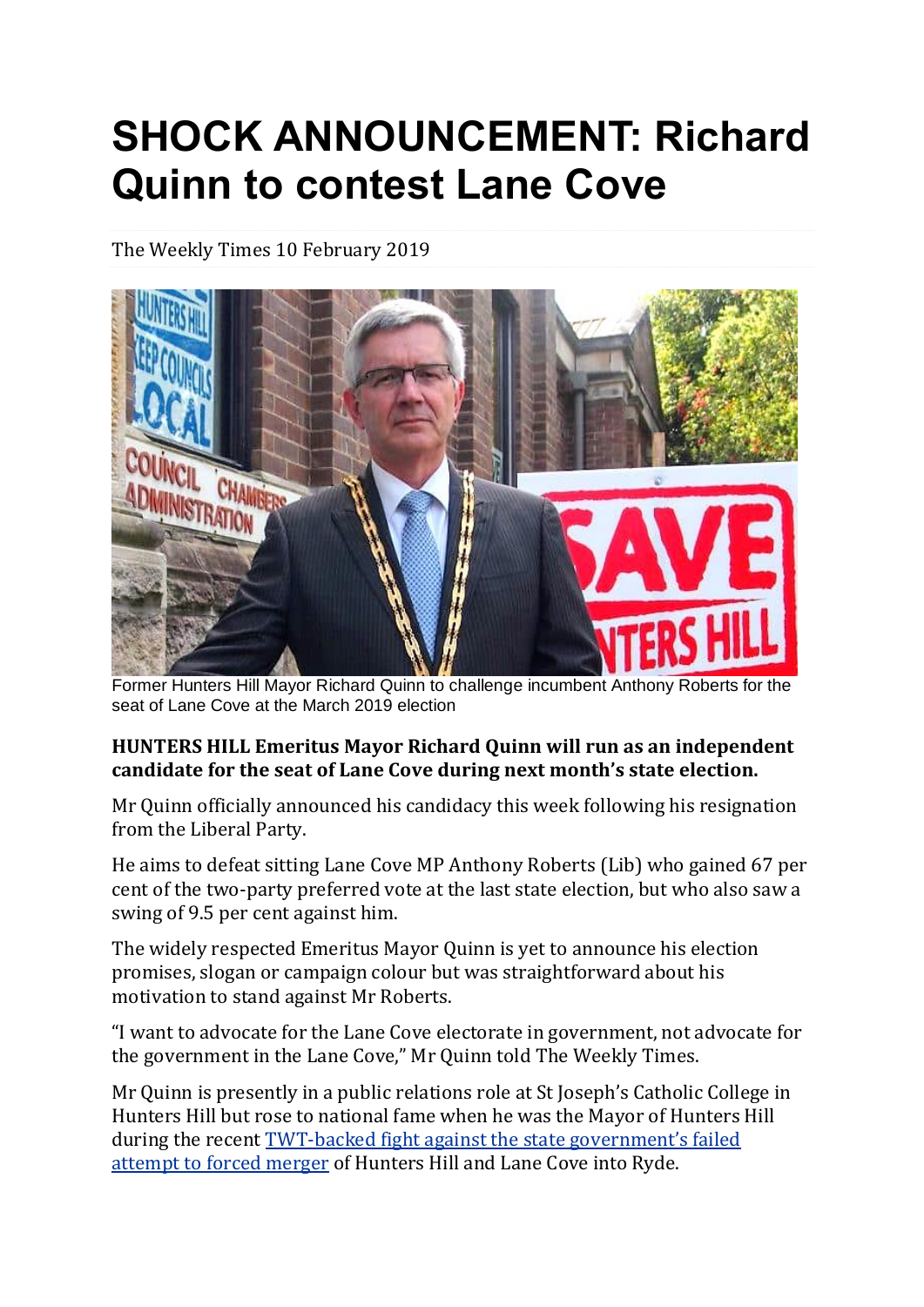He remains passionately opposed to any forced amalgamation without public consultation and local approval.

"The very reason we were so successfully able to oppose the forced amalgamations was the lack of democracy and the lack of consultation with the community and this community will not put up with that," he said.

"In parliament I will continue to be a vocal advocate for this community, doing only what is in the best interests of this community."

He also rates his chances as good and he points out that recent local government elections saw the Liberals lose power across Northern Sydney.

"I'm optimistic of a good result in Lane Cove because of the council results and because of the huge swings against the state government in the Orange and Wagga by elections, where people voted for community-based candidates," he said.

"People feel the government is not listening to them."

Mr Quinn is widely known for his controversial claim the state government refuses to move the radioactive waste in Nelson Parade, Hunters Hill to a western Sydney treatment plant for "political reasons", to save the Liberal held seat of Mulgoa.

If true, it could well prove to be a costly political gamble for the government which can't afford the loss of blue-ribbon seats like Lane Cove.

"Action from the government on Nelson Parade has been promised for years and nothing has been done and the waste material is still there," Mr Quinn said.

"It will be an election issue."

He said voters are also angry with the state government's new planning laws which have taken away councils' planning powers and given them to government supported independent planning panels.

Of particular concern are the panels' tendency to approve developments on the grounds of state government compliance codes, rather than respect and uphold local objections.

"Discussing planning issues and concerns will be a strong part of my campaign," Mr Quinn said.

He declined to comment on Labor Party speculation that the government is deliberately holding back tens of thousands of dollars in awarded legal costs to Hunters Hill and Lane Cove Councils in a bid to force Hunters Hill into debt, triggering an almost inevitable forced merger with Ryde.

"One of the personal catalysts in my decision to stand as a candidate is that, more than a year after Hunters Hill and Lane Cove were awarded these costs by the court, they are still waiting for the government money to come through," he said.